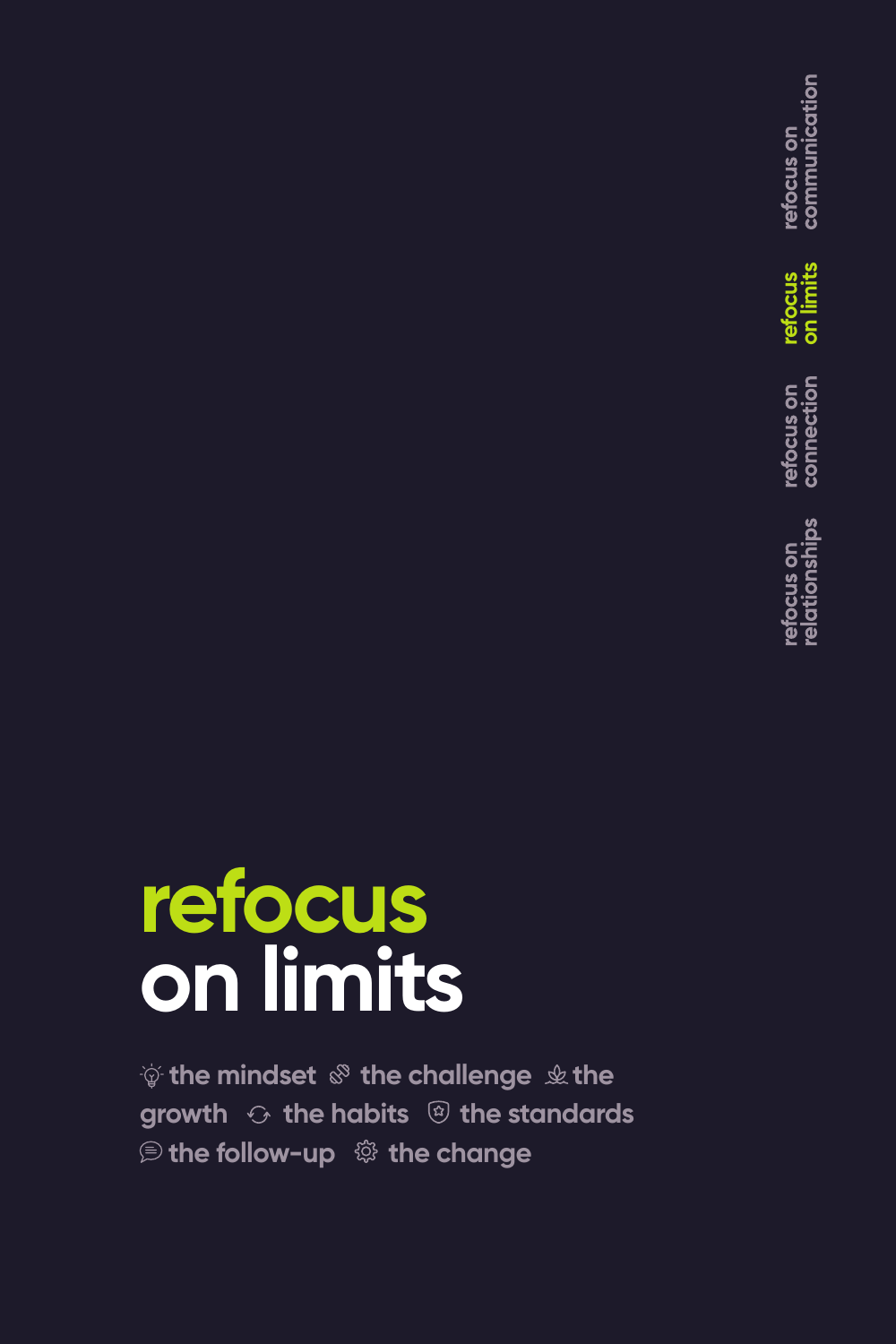**an initiative of project focus**

### **"It's not good enough for us to have generations of kids that... look forward to a better version of a cell phone."**

**— Burt Rutan,** American aerospace engineer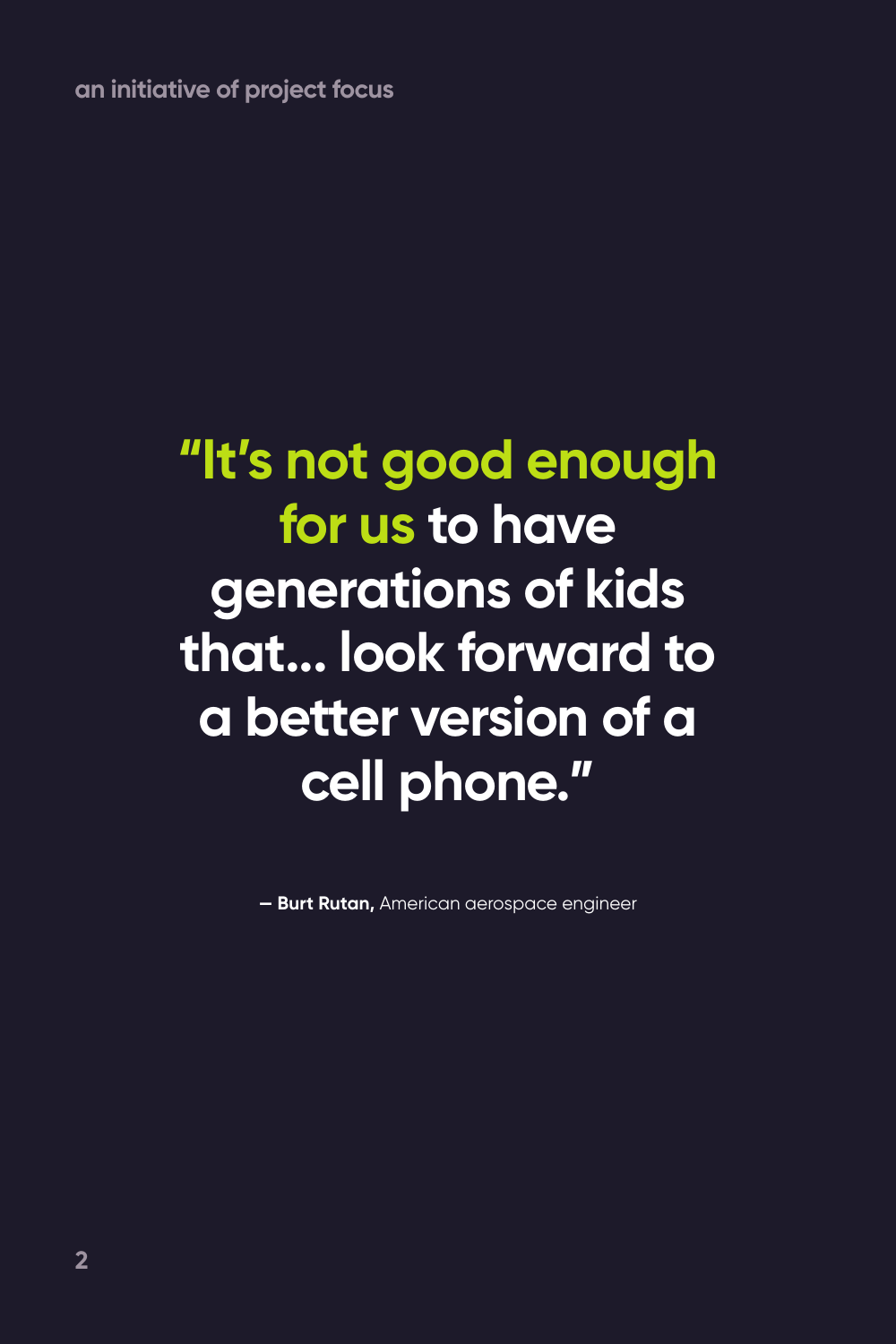| $\frac{1}{2}$ the mindset            | 4         |
|--------------------------------------|-----------|
| <b>&amp; the challenge</b>           | 6         |
| $\&$ the growth                      | 8         |
| $\odot$ the habits                   | <b>10</b> |
| <sup>2</sup> the standards           | 12        |
| <b><i><b>€</b></i> the follow-up</b> | 14        |
| <sup>戀</sup> the change              | 16        |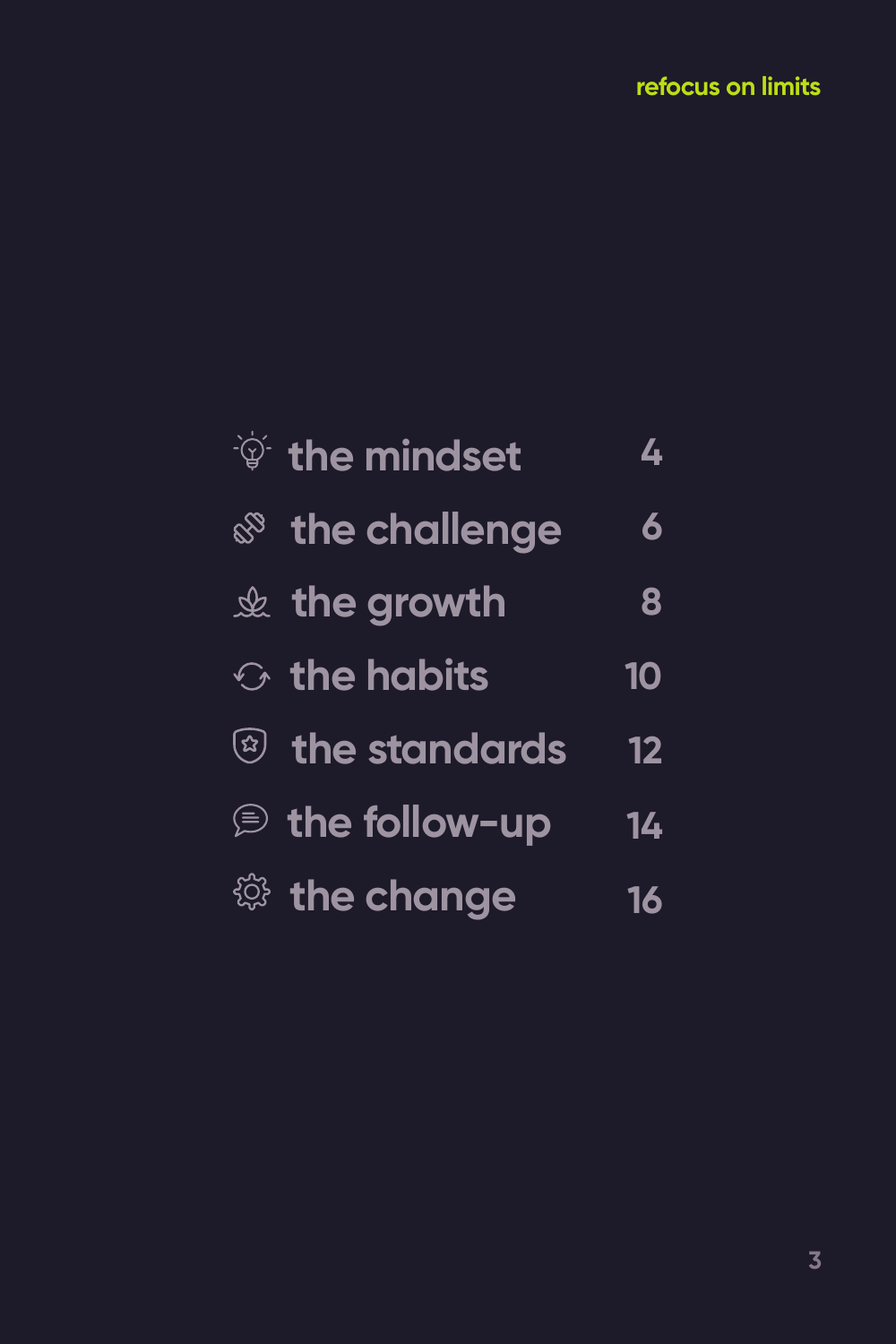#### **refocus on limits**

## **the mindset**

**Americans now check their phones every 10 minutes, a whopping 96 times a day.\* That's up 20% from 2017. And the stats keep rising.**

Life sucks us into a hamster wheel of busy, and makes us forget a scary but empowering truth; אם לא עכשיו אימתי. Every moment is an opportunity that will never come back. Every second of life Hashem grants us has a purpose. If not now, there is no later. (Chofetz Chaim).

Technology traps us into a pattern of thinking, "What's wrong with checking my phone, visiting this site, or watching this video?" But as a Yid, the real question is: "If this is a minute I will never get back, is that how I want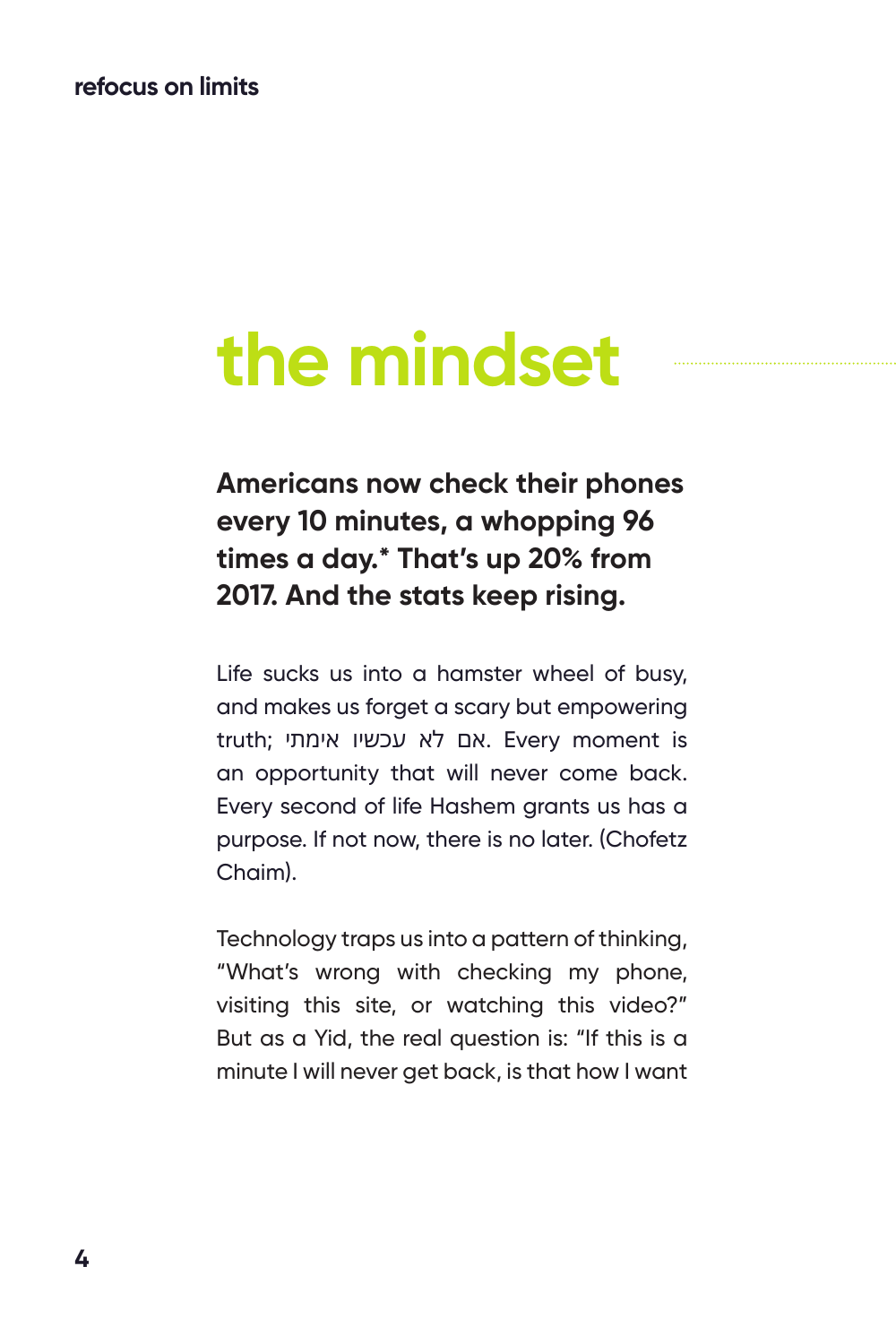#### **Standards in content. Standards in time.**



to spend it?"

**The problem? It's not practical to ask this question every minute of the day. But there's a shortcut that gives us the same control over our time with less effort — limits. Setting technology standards — both in how involved we get, and in the content we access.**

Make a choice once, then reap the benefits every day. Spend your moments on the things that matter to you most. And get real, eternal value for the time you invest.

\*Asurion 2019 study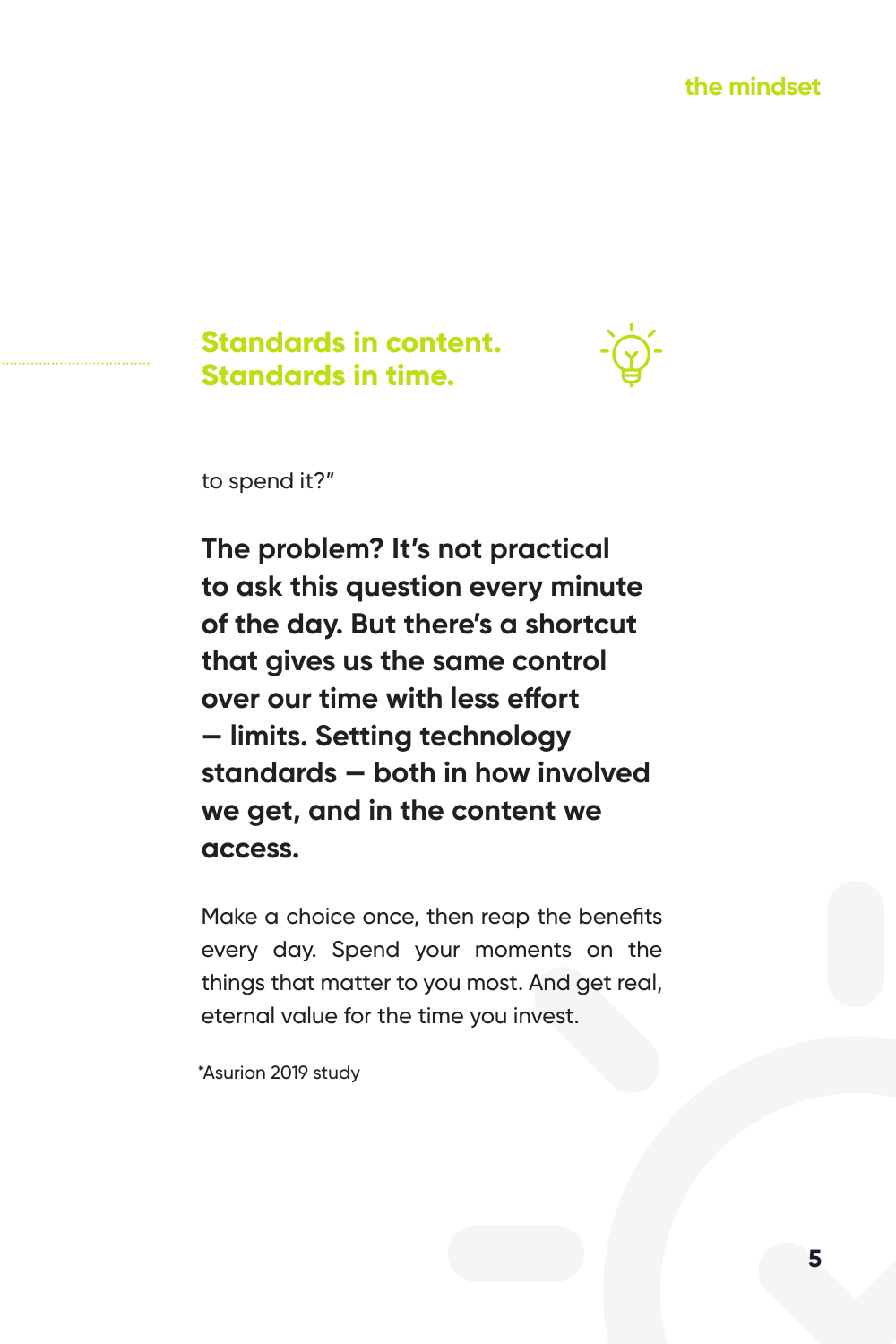# **the challenge**

### **Most people spend a total of 3 hours and 15 minutes each day checking their phones.**





of sessions are **less 70% than two minutes**





of sessions are **two 25% to ten minutes**



of sessions are **more 5% than ten minutes**

#### **And just how distracting are these check-ins?**

**50% of screen time sessions start within 3 minutes of the previous one. So while checking your phone may take less than a minute, it can set off a chain reaction of phone-checking that can span 20-30 minutes or more, making it a real challenge to stay focused.**

RescueTime study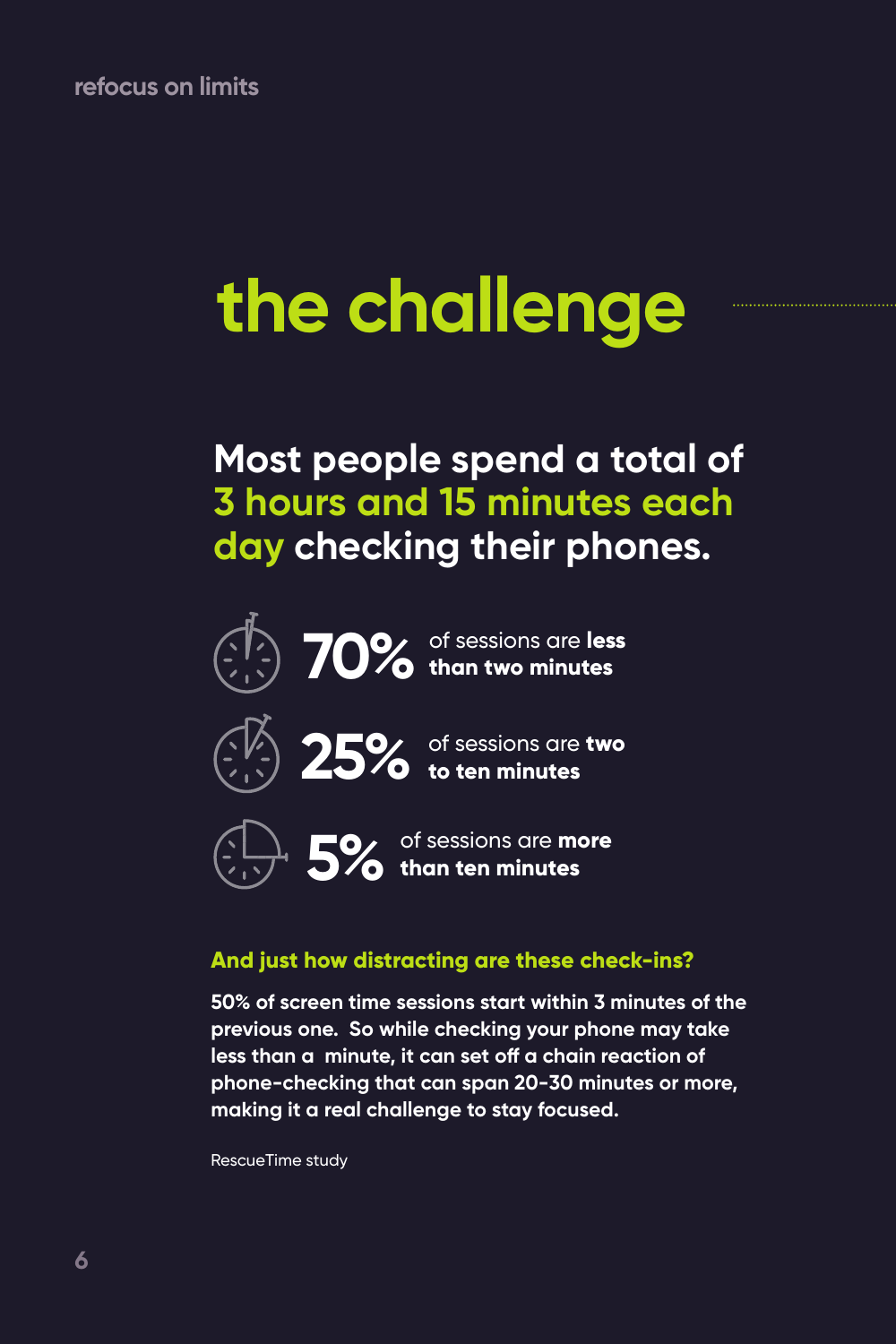







**have been "disturbed" by images and video clips.** 





**accidentally ended up on a site their parents would disapprove of.**

2017 Digital Citizenship Project

# **of 47%parents**



2018 Digital Citizenship Project

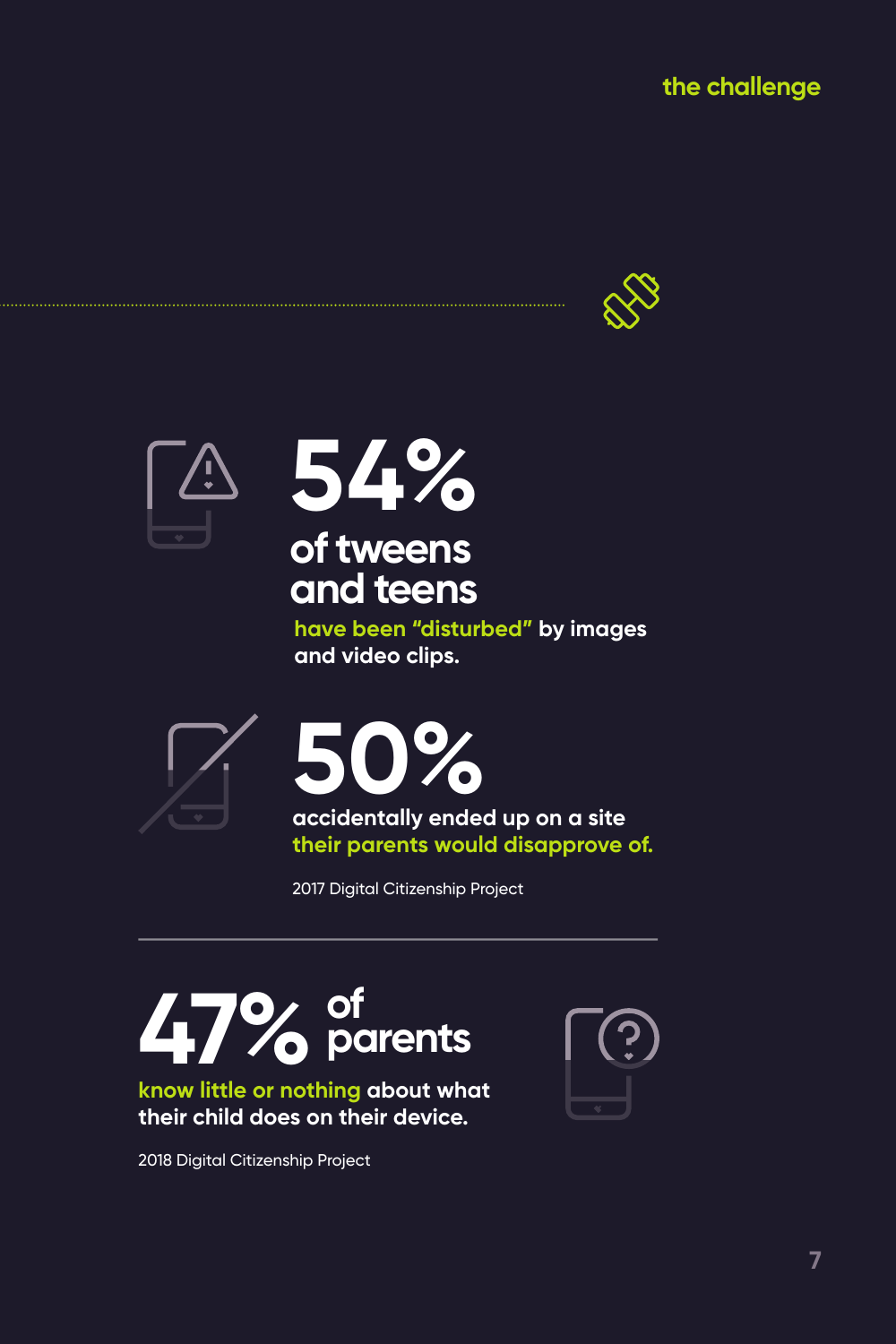## **the growth**

**Can a busy nursing home operator leave the phone in the car?**

**Dovid knew the phone was undermining him. He needed it for work, but found himself mindlessly scrolling and swiping even when not working. If the kids tried to talk to him when on the phone, he was short with them — they were interrupting.**

After Project Focus two years ago, he realized: this was not what he wanted.

"So I took a big step, and stopped bringing my phone into the house. I forwarded calls and texts to another device so I could manage my work responsibilities. But my phone stayed outside," Dovid shared.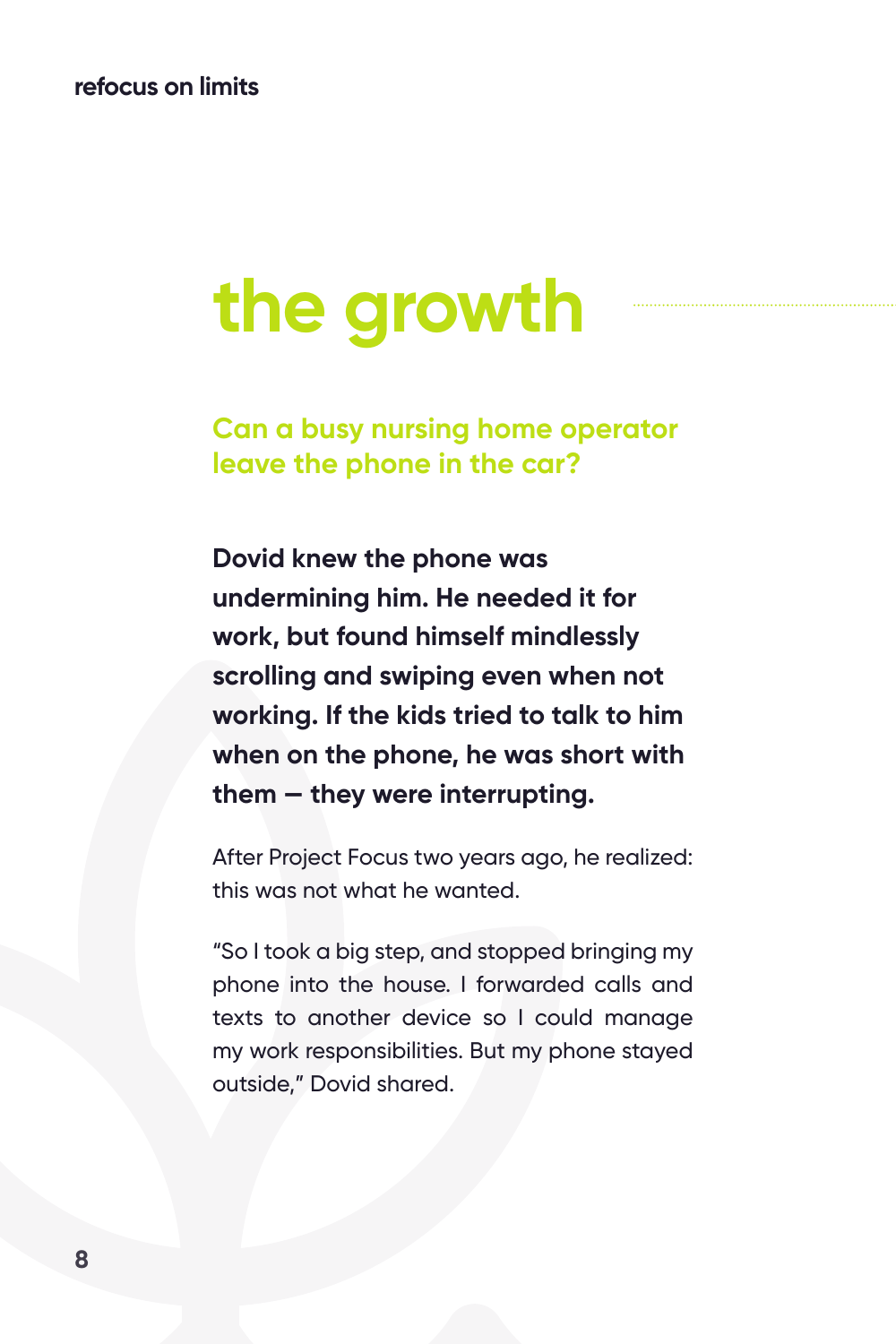

Why such a drastic move?

"Honestly, before I tried it, I'd have told you it's impossible to happily exist in this world without social media or engaging with my phone. But I needed a one-time change that would transform the way I lived with technology long term. And I wanted my kids not only to feel the impact of my decision, but to notice it."

It isn't easy. When a more complex work task needs to be dealt with, he has to leave the house to get it done. And working from home during COVID meant he had to pause it temporarily.

**"I'd never think of ending it, though," Dovid shares candidly. "It gives me quality of life, relationships, family. It's a boundary that has made my life infinitely richer, and helps me be where I really want to be."**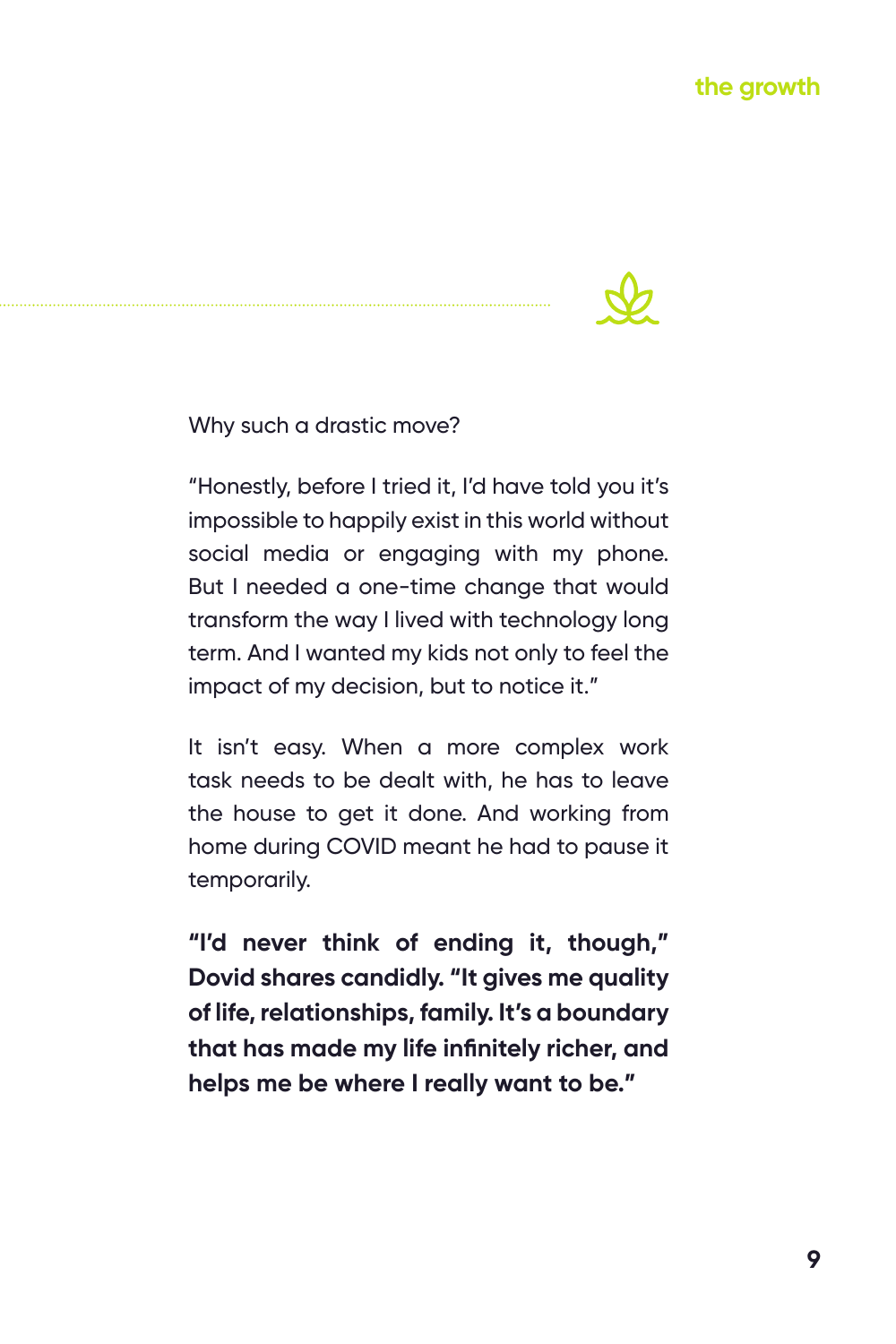# **the habits**



### **Beat the "just" trap.**

Set phone-free times and keep your phone out of reach, so you don't "just" check your texts, or "just" answer this email.

#### **Child lock.**  $(\ )$

Create (or shorten) screen time hours for children — and keep devices offlimits the rest of the day.

#### $\bigcap$ **Discover the time drains.**

List everything you do on your phone — then eliminate one site, app, social platform or activity.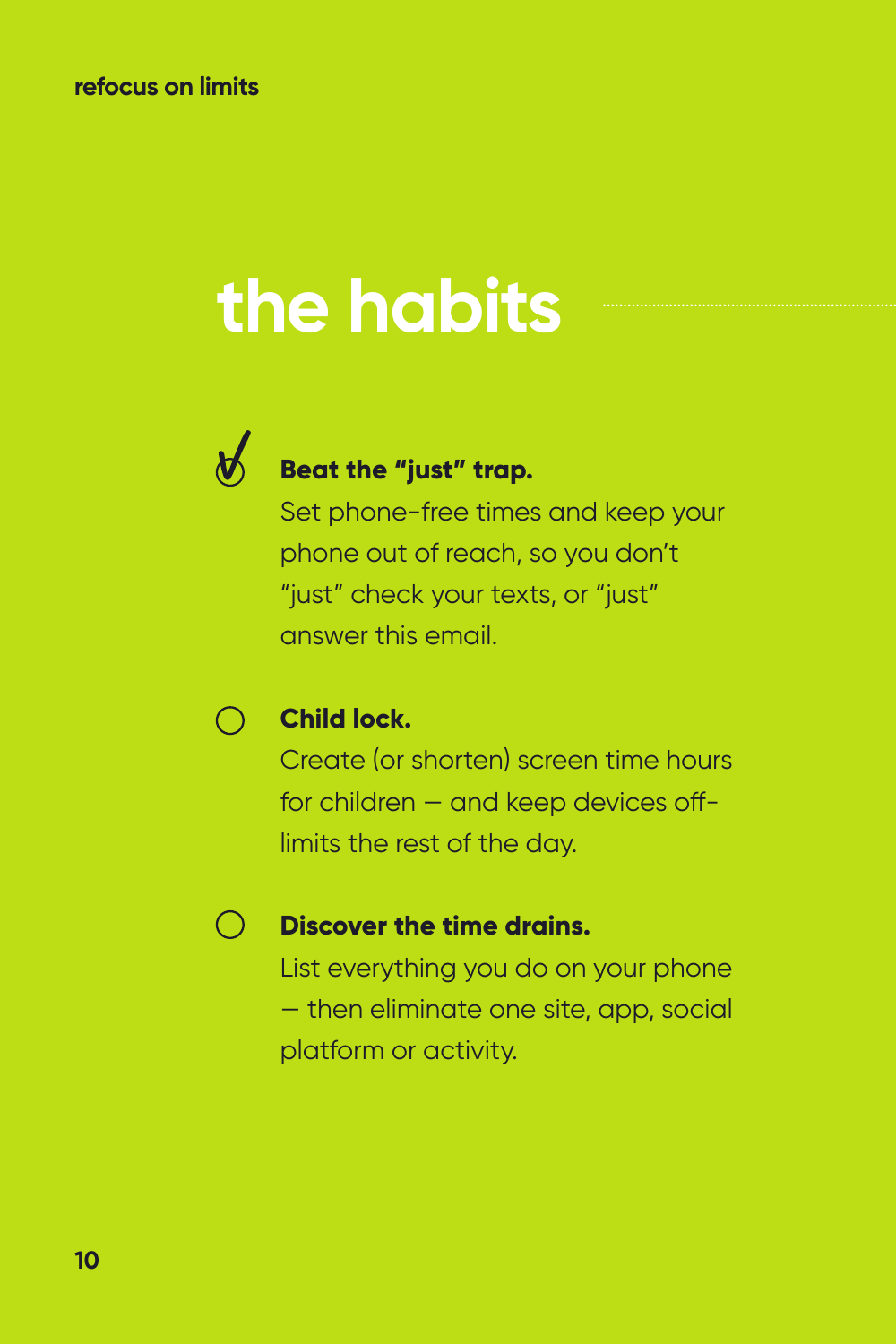

#### **Boundary buddy.**

Help yourself stick to new standards by asking your spouse or a friend to check in and keep tabs.

#### **Block the bad.**

Install a filter if you haven't yet, or adapt settings if it's too loose. This is still hands-down the best content boundary you can create.

#### **Outdated or unused.**

Keep track of devices you don't use, even those without data. Wifi makes every device internet-accessible.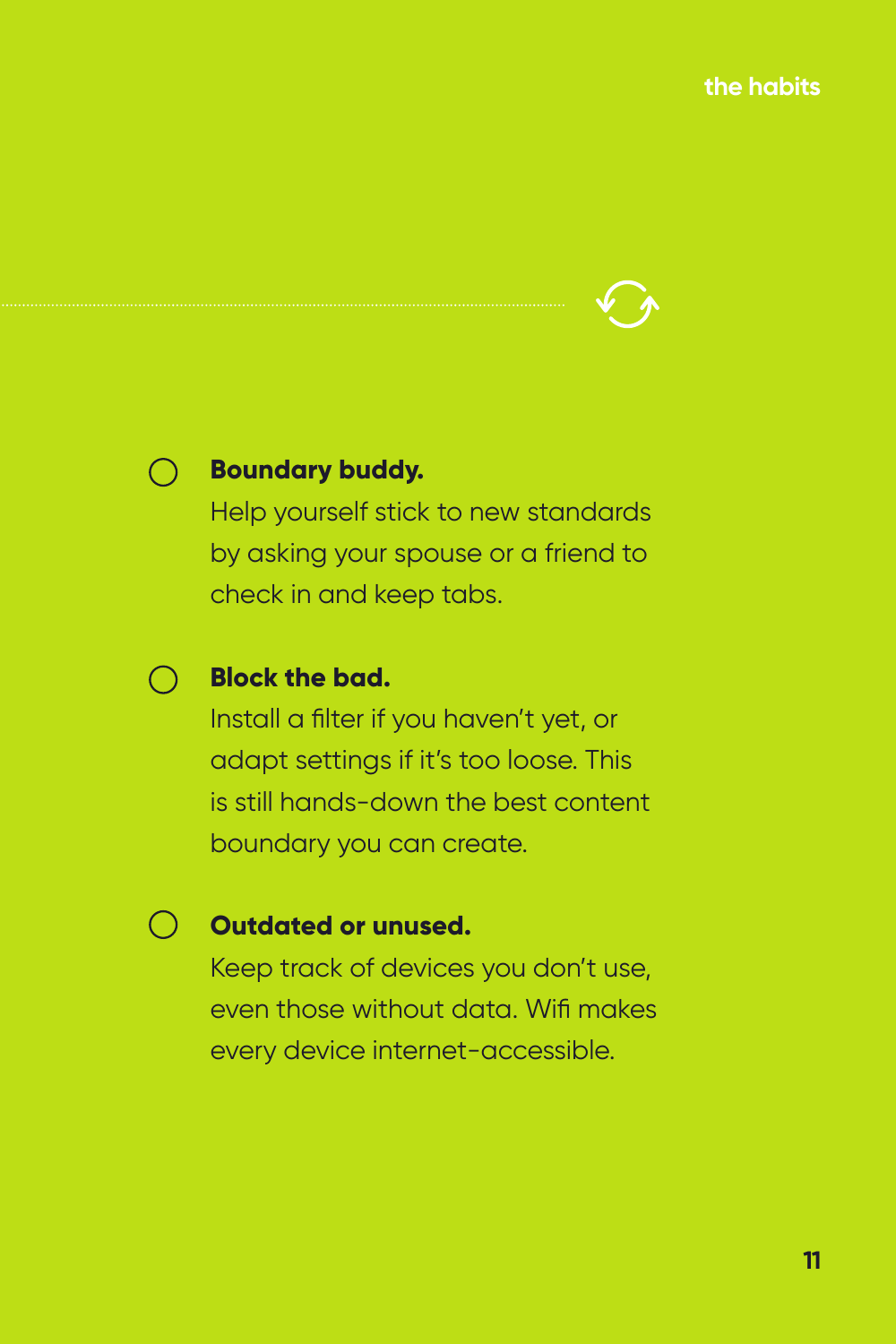## **the standards**

**Is tech creeping into my standards, and making me act in a way I never wanted to, or never thought I would?** 

#### **Do I want to...**

- Always have my phone on me? Panic when I don't?
- Follow others' lives on social media at the expense of my own?
- Allow my children unlimited screen time or unfiltered internet access?
- $(2)$  Develop a compulsive need to recheck news, social or email updates?
- $(2)$  Use my phone to de-stress or have fun?
- $\odot$  Let my kids play games or watch videos that don't teach Jewish values?

#### **Talk it over. Think it through....**

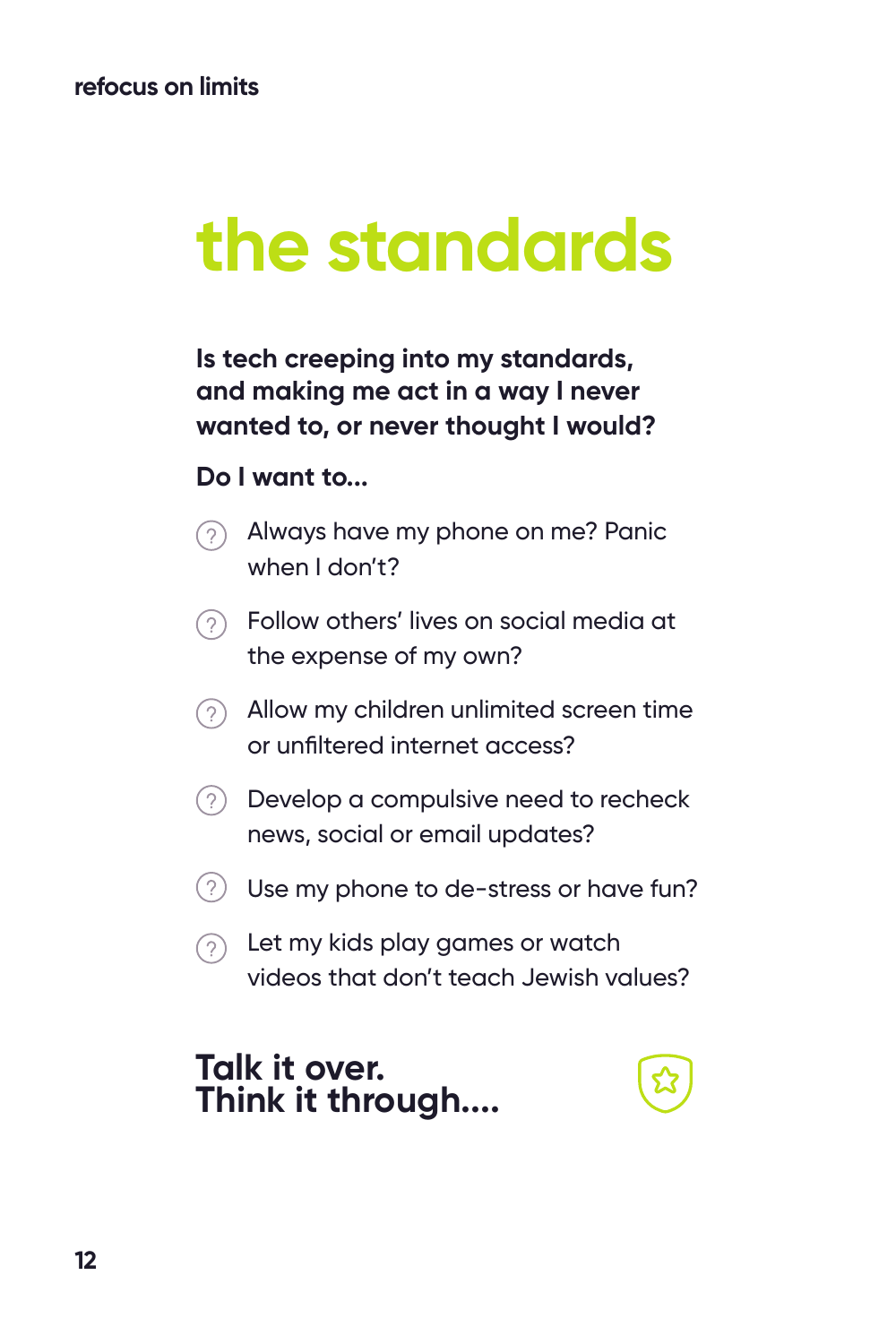#### **the standards**

**What are my IDEAL limits when it comes to technology?** What do I want my home life and tech habits to look like?

**What has become my current standard?** Am I spending time on my device unnecessarily? Am I lowering my standards in regard to content?

My ideal standard is...

My current standard is...

**What's one standard I can change right now?** 

How can I set boundaries on the content I (and my children) see? Limit the time I (and my children) spend with technology?

The one standard I will change right now is...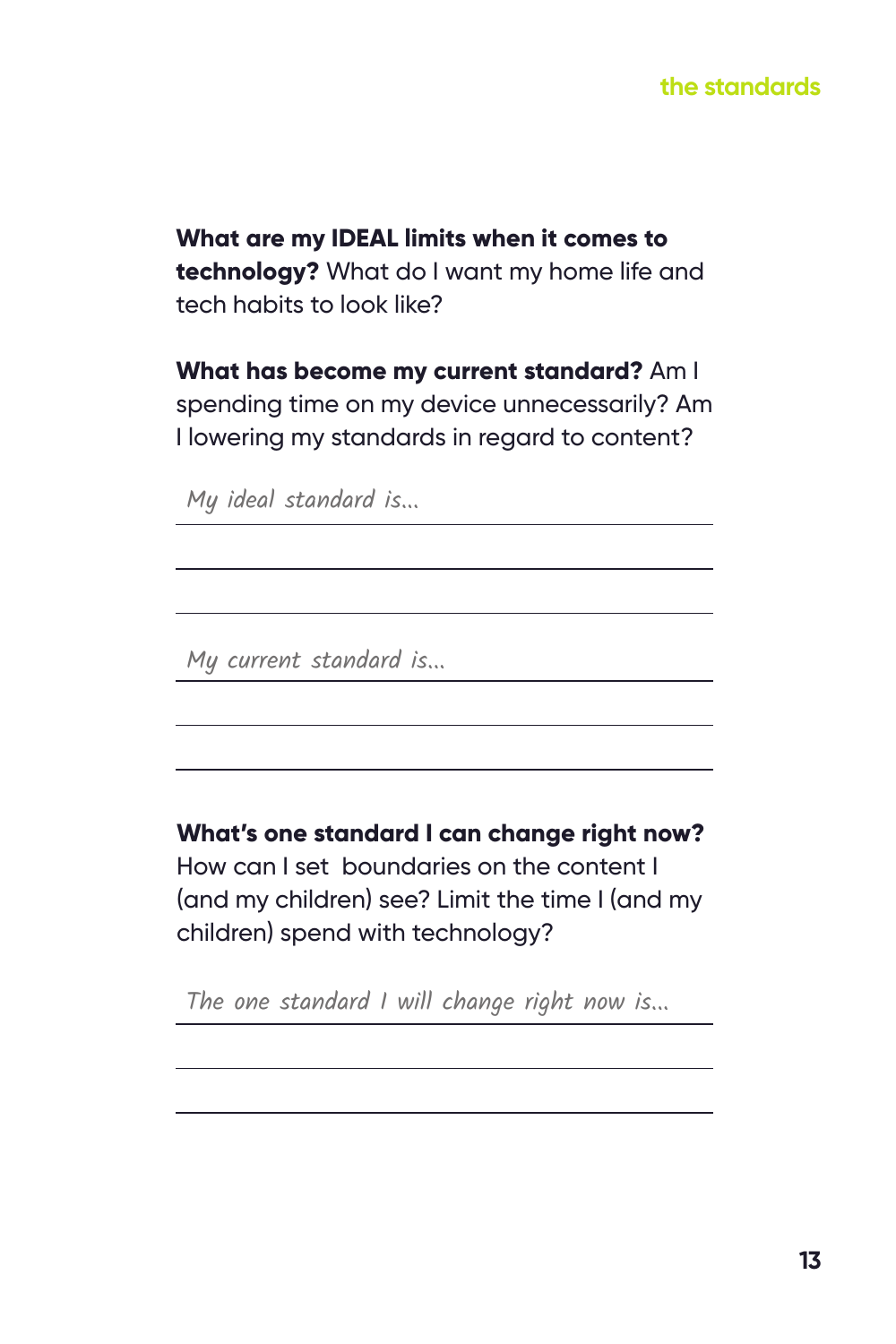## **the follow-up**

**Learn more about the topic of technology and limits.**

### **Wed., Jan. 13, 8pm CST**

**Watch online: torahanytime.com/focus**

**Call in: USA: 718-298-2077 ext. 53** UK: 0330-1170305 ext. 53 Israel: 072-398-2980 ext. 53 Canada: 647-797-0056 ext. 53



### **Harav Lipa Geldwerth**

Rav of Congregation Kol Torah, Brooklyn, NY Maggid Shiur at Yeshiva Torah Temimah

### **Harav Dovid Revah**

Rav of Adas Torah, Los Angeles, CA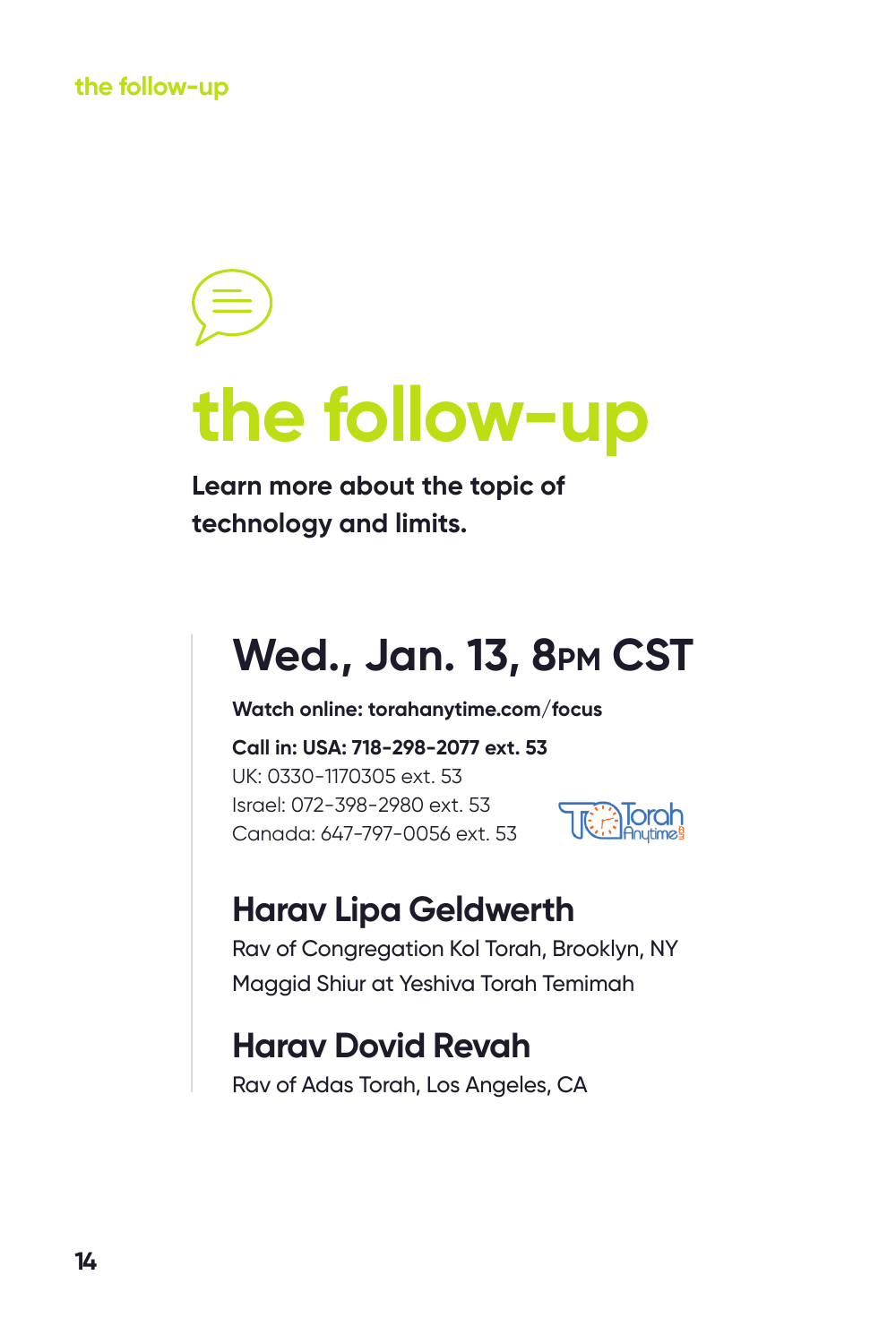**refocus on limits**

#### גדר הזמן עבורנו הוא קביעת מהותנו

### **"Our essence is defined by how we use our time."**

**- Rav Eliyahu Dessler,** 2:154

#### **Sources**

Asurion. "Americans Check Their Phones 96 Times a Day." PR Newswire. Web. 21 November, 2019.

MacKay, Jory. "Screen Time Stats 2019: Here's How Much You Use Your Phone During the Workday." RescueTime: Blog. Web. 21 March, 2019.

Rutan, Burt. "The Real Future of Space Exploration." TED. Web. February, 2006

Shapiro, Eli. "The Digital Life of Jewish Day School Students." The Digital Citizenship Project. April, 2018.